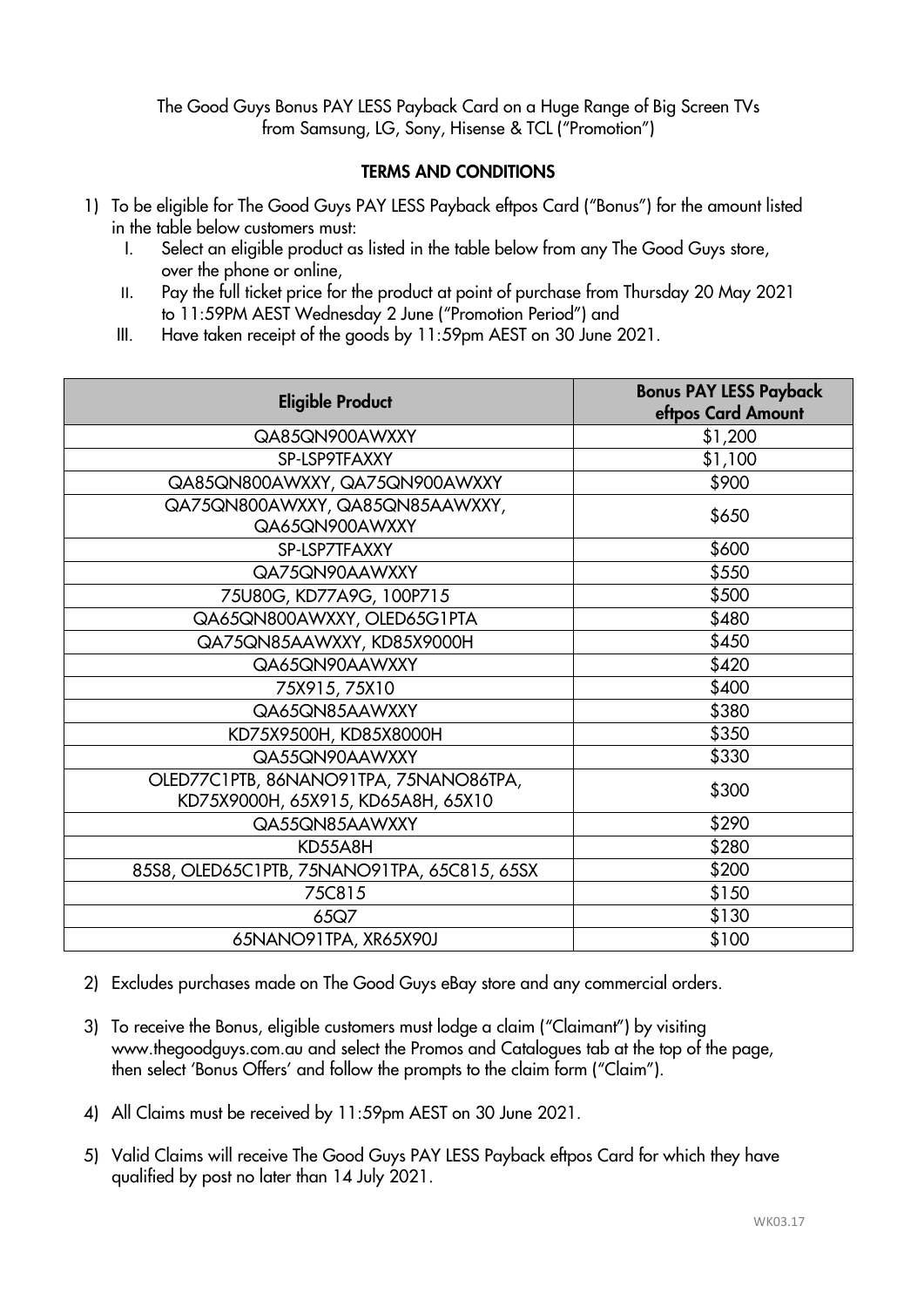- 6) Successful claimants will be required to activate their PAY LESS Payback eftpos Card prior to first use at www.activ8card.com.au/thegoodguys. PAY LESS Payback eftpos Cards must be activated within 1 month from the date printed on the letter received with the Card. The PAY LESS Payback eftpos Card will expire 12 months from the date of activation.
- 7) In instances where items are required to be placed on order, full payment must be made during the Promotion Period.
- 8) Purchases made using interest free finance are eligible for this bonus offer.
- 9) To be eligible to claim, a functioning email and postal address must be supplied. The Promoter will not accept liability for costs or claims arising from missing or invalid addresses. Changes of nominated claimant address will not be permitted after claims have closed.
- 10) Offer not valid in conjunction with any other The Good Guys offer.
- 11) Promotion only open to Australian permanent residents aged 18 years or over who make a purchase for personal use only. Purchases for and in the name of trusts, companies, businesses, commercial, residential developers/developments and by builders, subcontractors, installers, resellers and JB Hi-Fi Group employees are not eligible.
- 12) Incomplete, indecipherable or illegible Claims will be deemed invalid.
- 13) There will be a limit of one (1) claim per customer/address with a maximum of three (3) eligible products allowed per docket/claim. Relevant products must be purchased in a single completed and fully paid transaction to qualify. Bonus amounts relating to the Claim will be aggregated on one PAY LESS Payback eftpos Card.
- 14) Claimants must retain their original The Good Guys purchase tax invoice(s) for all Claims as proof of purchase of the Product. Failure to produce the proof of purchase for all Claims when requested may, in the absolute discretion of the Promoter, result in invalidation of Claim and forfeiture of any right to a PAY LESS Payback eftpos Card.
- 15) If there is a dispute as to the identity of a claimant, the claimant will be deemed to be the person in whose name the purchase tax invoice was issued.
- 16) The Promoter's decision is final and no correspondence will be entered into.
- 17) If the PAY LESS Payback Card is defaced, mutilated, altered, it will not be replaced, refunded or redeemed; the card must be redeemed before the specified expiry date and it is up to the claimant to use the full value of the PAY LESS Payback Card before the expiry date. Any card that hasn't been activated within 1 month from the date printed on the letter received with the card cannot be extended, refunded or credited. Any unused balance for activated cards will not be refunded or credited. If the PAY LESS Payback Card is lost or stolen, phone 1800 850 821 to cancel your card and have it reissued (charges apply). The PAY LESS Payback eftpos Card is managed by iGoDirect Group P/L 41 Stubbs Street Kensington VIC 3031. The PAY LESS Payback eftpos Card is issued by Indue Ltd ABN 97 087 822 464, AFSL 320204. To check your balance, please log onto www.activ8card.com.au/thegoodguys. PAY LESS Payback Cards are subject to the conditions of use which can be found at [www.activ8card.com.au/thegoodguys.](http://www.activ8card.com.au/thegoodguys)
- 18) The Promoter reserve the right to change any terms contained in these Terms and conditions at any time subject to the Relevant State Authorities who grant the licences. Changes to Terms and Conditions will be available in store.